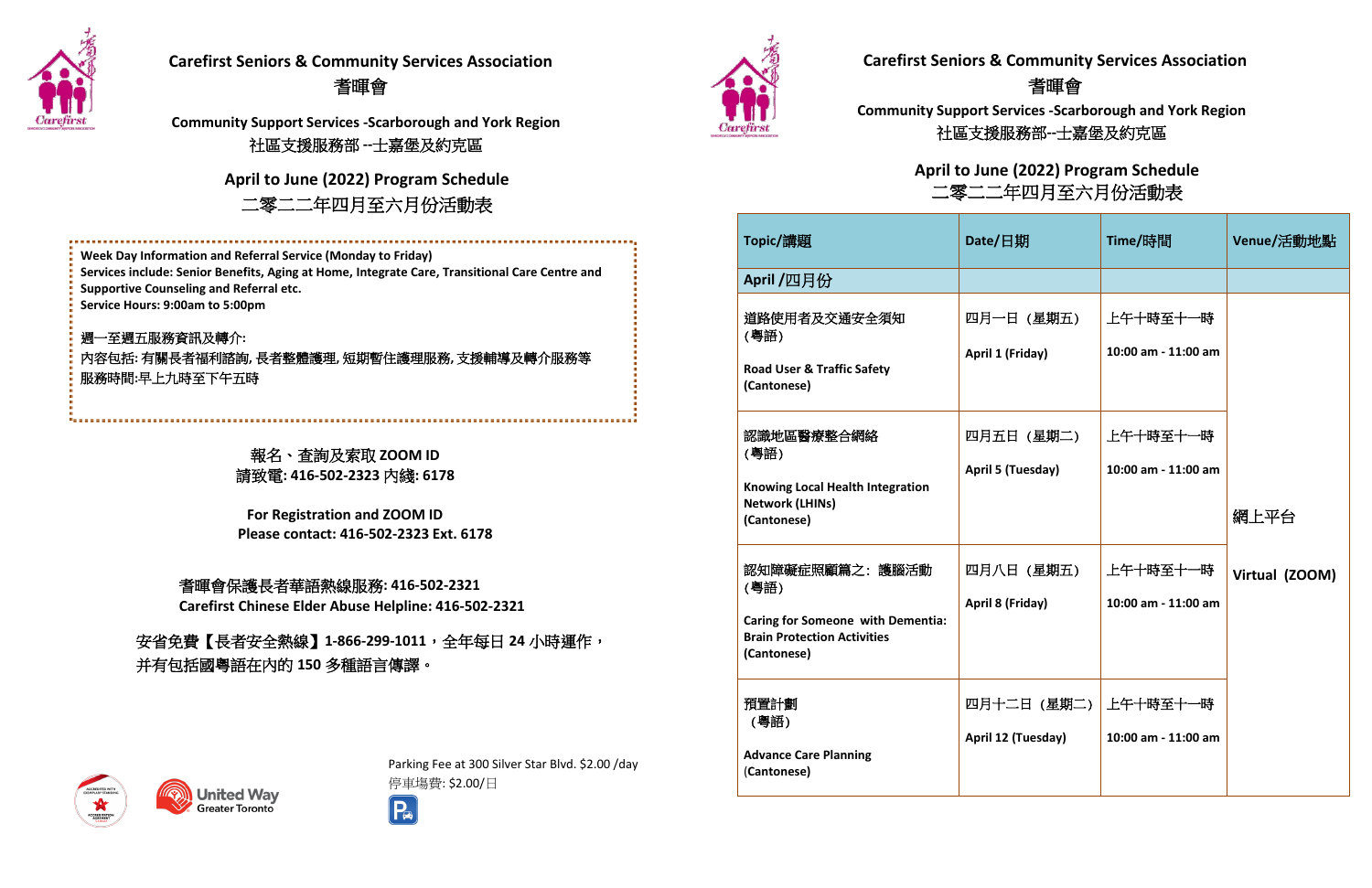| Topic/講題                                                                                                          | Date/日期                           | Time/時間                           | Venue/活動地<br>點                                                   |
|-------------------------------------------------------------------------------------------------------------------|-----------------------------------|-----------------------------------|------------------------------------------------------------------|
| April /四月份                                                                                                        |                                   |                                   |                                                                  |
| 認知障礙症照顧篇之:溝通策略<br>(粵語)<br>Caring for someone with<br>dementia :<br><b>Communication Strategies</b><br>(Cantonese) | 四月十九日(星期二)<br>April 19 (Tuesday)  | 上午十時至十一時<br>10:00 am - 11:00 am   |                                                                  |
| 在家千日好" - 可以嗎?<br>(粵語)<br>"Aging At Home"-Does It Work?<br>(Cantonese)                                             | 四月二十二日(星期五)<br>April 22 (Friday)  | 上午十時至十一時<br>10:00 am - 11:00 am   | 網上平台<br><b>Virtual</b><br>(200M)                                 |
| 情緒管理之: 你憤怒嗎?<br>(國語)<br><b>Anger Management</b><br>(Mandarin)                                                     | 四月二十六日(星期二)<br>April 26 (Tuesday) | 上午十時至中午十二時<br>10:00 am -12:00 pm  |                                                                  |
| 長者關顧<br>(粵語)<br><b>Aging Care</b><br>(Cantonese)                                                                  | 四月二十九日(星期五)<br>April 29 (Friday)  | 上午十時至中午十二時<br>10:00 am -12:00 pm  |                                                                  |
| 廣東話關顧者互助小組<br>(粵語)<br><b>Caregivers Support Group</b><br>(Cantonese)                                              | 四月二十九日(星期五)<br>April 29 (Friday)  | 下午三時至四時三十分<br>3:00 pm $-$ 4:30 pm | 300 Silver Star<br><b>Blvd, Scarborough</b><br>耆暉會一站式<br>綜合社區服務心 |

| Topic/講題                                                                                         | Date/ $\Box$ 期                    | Time/時間                                               | Venue/活動地點                                                 |
|--------------------------------------------------------------------------------------------------|-----------------------------------|-------------------------------------------------------|------------------------------------------------------------|
| June / 六月份                                                                                       |                                   |                                                       |                                                            |
| 愛情騙案之: 糖衣陷阱<br>(粵語)<br><b>Romantic Scam: "Candy Trap</b><br>(Cantonese)                          | 六月二十四日 (星期五)<br>June 24 (Friday)  | 上午十時至十一時<br>10:00 am $-$ 11:00 am                     | 網上平台<br>Virtual (ZOOM                                      |
| 廣東話關顧者互助小組<br>(粵語)<br><b>Caregivers Support Group</b><br>(Cantonese)                             | 六月二十四日 (星期五)<br>June 24 (Friday)  | 下午三時至四時三<br>十分<br>$3:00 \text{ pm} - 4:30 \text{ pm}$ | 300 Silver Star Blvd,<br>Scarborough<br>耆暉會一站式<br>綜合社區服務中心 |
| 長者醫療福利知多少<br>(粵語)<br><b>Understand Senior's Health</b><br><b>Related Services</b><br>(Cantonese) | 六月二十八日 (星期二)<br>June 28 (Tuesday) | 上午十時至十一時<br>10:00 am $-$ 11:00 am                     | 網上平台<br>Virtual (ZOOM)                                     |



# **April to June (2022) Program Schedule** 二零二二年四月至六月份活動表 **April to June (2022) Program Schedule**



# 二零二二年四月至六月份活動表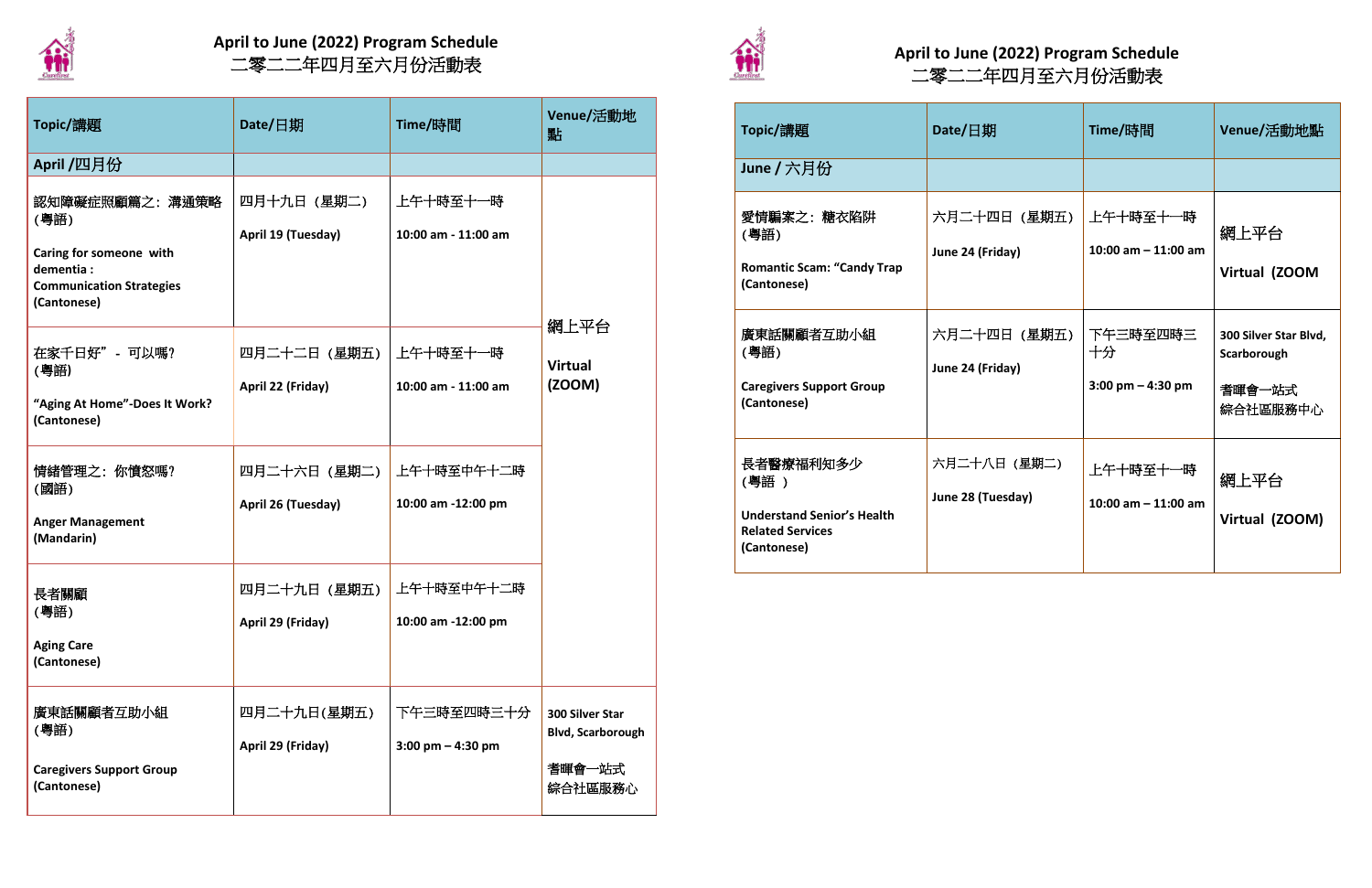| Topic/講題                                                                                  | Date/ $\Box$ 期                                             | Time/時間                           | Venue/活動地點                                                 |
|-------------------------------------------------------------------------------------------|------------------------------------------------------------|-----------------------------------|------------------------------------------------------------|
| May / 五月份                                                                                 |                                                            |                                   |                                                            |
| 長者房屋知多少?<br>(粵語)<br>How Much Do You Know about<br><b>Seniors Housings?</b><br>(Cantonese) | 五月二日 (星期一)<br>May 2 (Monday)                               | 下午三時至四時<br>3:00pm - 4:00pm        | 420 High Way 7 East<br>#104A<br>耆暉會約克區服務<br>中心 104A 室      |
| "別了,親愛的"- 喪偶支<br>援小組 (粵語)<br><b>CBS Spousal Loss Support</b><br><b>Group (Cantonese)</b>  | 五月至六月 (逢星期二)<br>May to June, 2022<br>(Consecutive Tuesday) | 下午二時至三時三十分<br>2:00 pm-3:30pm pm   | 300 Silver Star Blvd,<br>Scarborough<br>耆暉會一站式<br>綜合社區服務中心 |
| 安省長者福利<br>(英語)<br><b>Senior Financial Benefits</b><br>(English)                           | 五月三日 (星期二)<br>May 3 (Tuesday)                              | 上午十時至十一時<br>10:00 am $-$ 11:00 am | 網上平台<br>Virtual (ZOOM)                                     |
| 如何準備退休生活?<br>(粵語)<br><b>Get Ready for Retirement</b><br>(Cantonese)                       | 五月七日 (星期六)<br>May 7 (Saturday)                             | 上午十時至十一時<br>10am to 11:00am       | 300 Silver Star Blvd,<br>Scarborough<br>耆暉會一站式<br>綜合社區服務中心 |
| 權益篇: "善侍" 善終服務<br>(國語)<br><b>Palliative Care Services in</b><br>Ontario<br>(Mandarin)     | 五月十日 (星期二)<br>May 10 (Tuesday)                             | 上午十時至十一時<br>10:00 am $-$ 11:00 am | 網上平台<br>Virtual (ZOOM)                                     |

| Topic/講題                                                                                 | Date/日期                                                                             | Time/時間                                  | Venue/活動地點                                                 |
|------------------------------------------------------------------------------------------|-------------------------------------------------------------------------------------|------------------------------------------|------------------------------------------------------------|
| June / 六月份                                                                               |                                                                                     |                                          |                                                            |
| 安省長者經濟福利<br>(粵語)<br><b>Senior Financial Benefits in</b><br><b>Ontario</b><br>(Cantonese) | 六月十一日 (星期六)<br>June 11 (Saturday)                                                   | 上午十時至十一時<br>10:00 am $-$ 11:00 am        | 420 High Way 7 East<br>#104A<br>耆暉會約克區服務<br>中心 104A 室      |
| 長者關顧<br>(英語)<br><b>Aging Care</b><br>(English)                                           | 六月十四日(星期二)<br>June 14 (Tuesday)                                                     | 上午十時至十一時<br>10:00 am $-$ 11:00 am        | 網上平台<br>Virtual (ZOOM)                                     |
| 醫食住行 互助小組<br>(粵語)<br><b>Staying Healthy Support Group</b><br>(Cantonese)                 | 六月十五日至七月二十日<br>(逢星期三)<br>June 15th to July 20th,<br>2022<br>(Consecutive Wednesday) | 上午九時三十分至<br>十一時<br>$9:30$ am $-11:00$ am | 300 Silver Star Blvd,<br>Scarborough<br>耆暉會一站式<br>綜合社區服務中心 |
| 如何提升情緒健康<br>(粵語 )<br><b>How to Stay Mentally Strong?</b><br>(Cantonese)                  | 六月十七日 (星期五)<br>June 17 (Friday)                                                     | 上午十時至十一時<br>10:00 am $-$ 11:00 am        | 網上平台<br>Virtual (ZOOM)                                     |
| 樂居安省<br>(粵語)<br><b>Living Options in Ontario</b><br>(Cantonese)                          | 六月二十一日 (星期二)<br>June 21 (Tuesday)                                                   | 上午十時至十一時<br>10:00 am $-$ 11:00 am        |                                                            |



# **April to June (2022) Program Schedule** 二零二二年四月至六月份活動表 **April to June (2022) Program Schedule**



# 二零二二年四月至六月份活動表